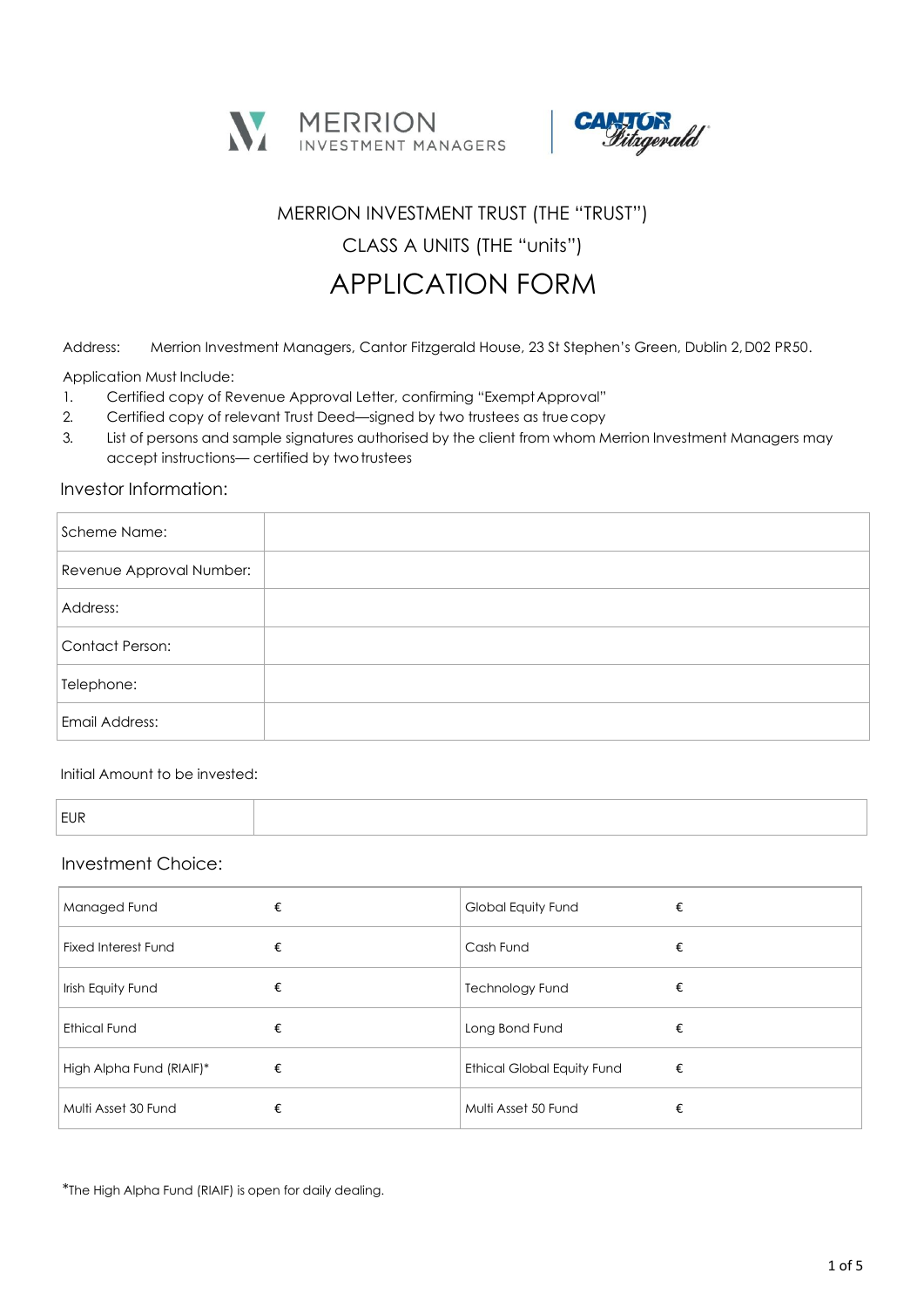Please provide the Bank details of the Trustee Bank Account to be used for Redemptions. If provided with differing details to what is recorded below, Merrion Investment Managers must be sent a letter confirming the new Bank Details and it has to be signed off by two Trustees.

| Bank:              |  |  |  |
|--------------------|--|--|--|
| <b>SWIFT Code:</b> |  |  |  |
| IBAN:              |  |  |  |
| Account Name:      |  |  |  |
|                    |  |  |  |

### **REVENUE STATUS DETAILS:**

#### **Revenue number:**

We authorise you to submit details of our application to the Revenue Commissioners. We undertake to furnish any information required by you or by the Revenue Commissioners. We authorise the Revenue Commissioners to inform you should we cease to have qualified investor status for the purposes of the trust. We understand that we are bound to indemnify the Trustee, the Manager and other Unit Holders for any tax to which they may be assessed in consequence of our not being or ceasing to be a qualifiedinvestor.

### **Merrion Investment Trust—Terms and Conditions:**

By completing and delivering an Application Form the applicant(s):

- $\Box$ Offers to subscribe the amount shown in the Application Form (for the classes of shares specified in the Application Form) on and subject to the terms and conditions set out in the Prospectus and subject to the Trust Deed;
- Agrees that all applications, acceptances of applications and contracts resulting there from shall be governed  $\Box$ by and construed in accordance with the laws of Ireland;
- $\Box$ Agrees that the Manager may reject any application in whole or in part, where evidence of qualified investor status has not been provided;
- Agrees that they shall not be entitled at any time after acceptance of the application to exercise any remedy  $\Box$ of rescission for misrepresentation;
- $\Box$ Confirms that in making such application they are not relying on any information or representations in relation to the Trust other than those contained in the Prospectus and accordingly that no person responsible solely or jointly for the Prospectus or any part thereof shall have any liability for any such other information or representations. The information set out in the prospectus is not investment advice. That information is also not any form of discretionary investment management or asset management arrangement between them and the Investment Manager;
- $\Box$ Warrants and represents that they have observed and complied with all requirements and obtained all consents required for this application to be made in respect of any jurisdiction to which they may be subject;
- $\Box$ Warrants that, if they sign the Application Form on behalf of somebody else or on behalf of a corporation, they have the due authority to do so and the person(s) on whose behalf he signs are of full age and capacity under the laws of Ireland; and
- Acknowledges that the Manager is providing an execution only service and that they are free to choose  $\Box$ whether or not to use any information provided by the Manager. The Manager is not required to assess the suitability of the investment for them. The Manager is not responsible for any loss that they may suffer as a result of the investment choices made by them.
- Acknowledges that the Manager may from time to time be required to process our personal data (including, for example, any information from which we may be identified). The Manager will process such data in accordance with the Manager's data privacy notice (enclosed) and all applicable data protection law, including the General Data Protection Regulation (Regulation (EU) 2016/679).

| Trustee Signature: | Trustee Signature: |
|--------------------|--------------------|
| Trustee Name:      | Trustee Name:      |
| Trustee Signature: | Trustee Signature: |
| Trustee Name:      | Trustee Name:      |
| Date:              |                    |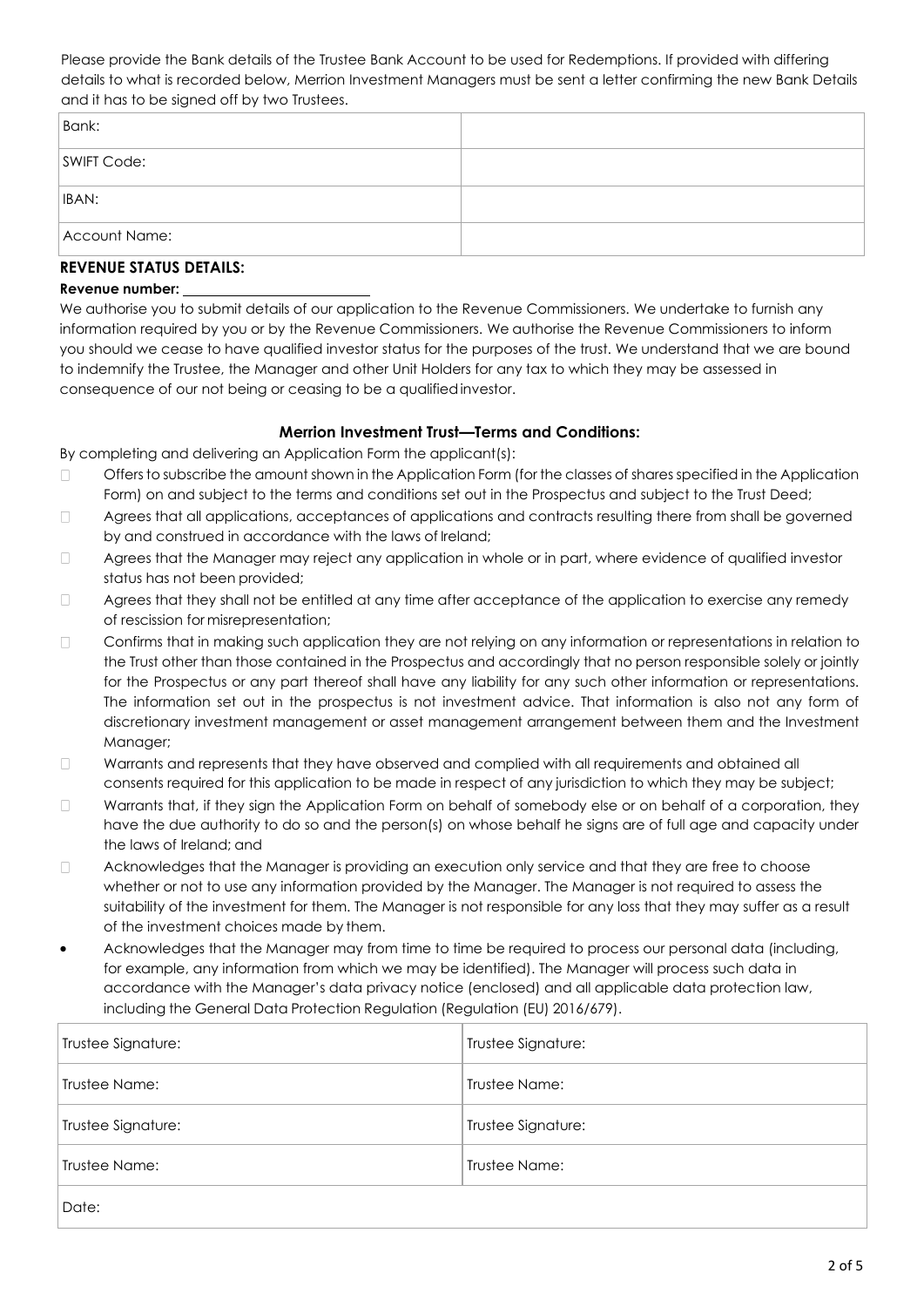



# AUTHORISED SIGNATORY SCHEDULE

**Scheme Name:**

**Date:**

| Name(s): | Position(s) (e.g. Trustee, Administrator) | Signature(s): |
|----------|-------------------------------------------|---------------|
|          |                                           |               |
|          |                                           |               |
|          |                                           |               |
|          |                                           |               |
|          |                                           |               |
|          |                                           |               |
|          |                                           |               |
|          |                                           |               |
|          |                                           |               |
|          |                                           |               |
|          |                                           |               |
|          |                                           |               |
|          |                                           |               |

**Name(s) & Phone Number(s) of main contact(s):**

**This document supersedes any previous signatory schedule supplied by Merrion Investment Managers. Please detail any specific requirements for authorising investment instructions below.**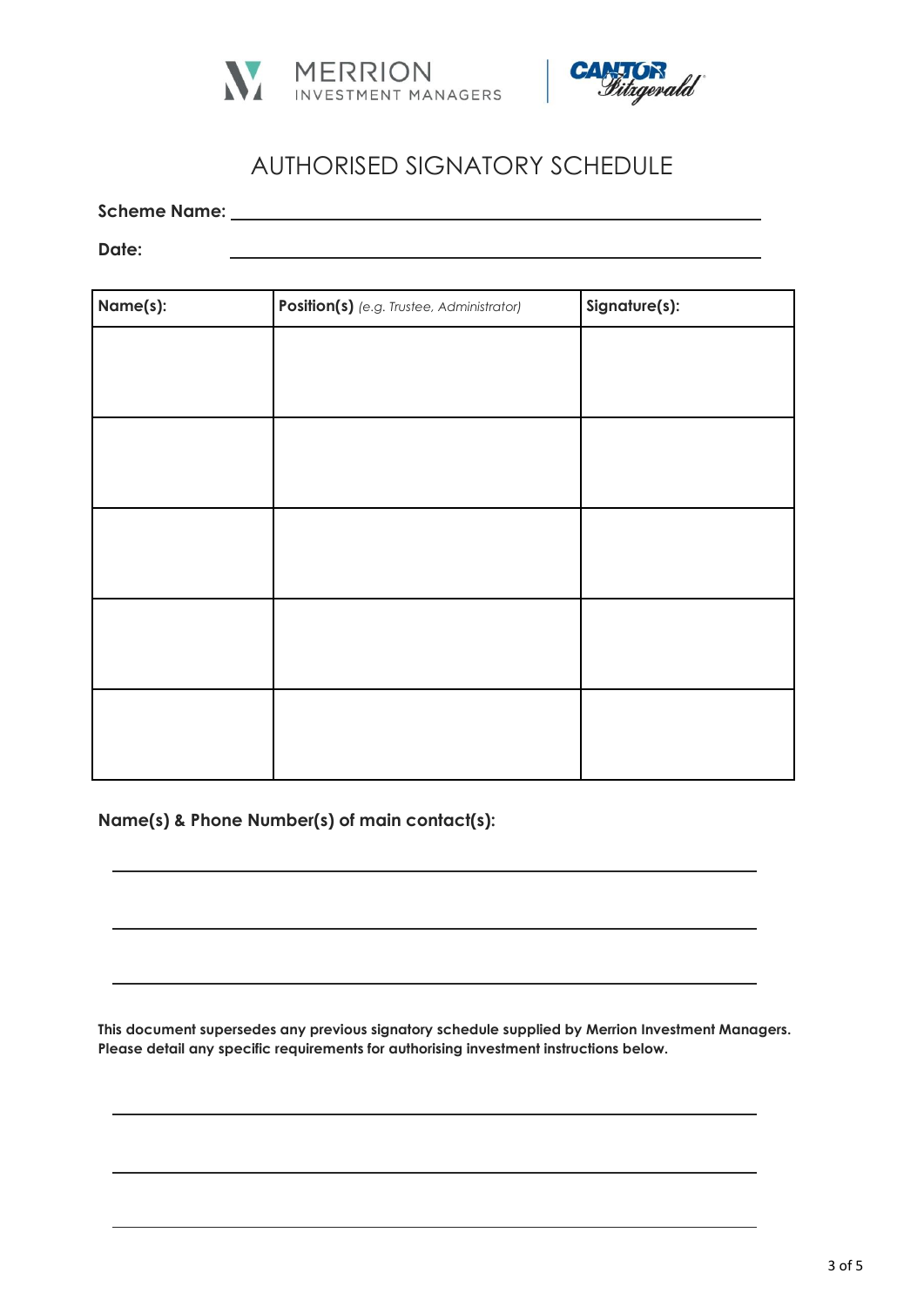# **DATA PRIVACY NOTICE**

*This notice sets out how Merrion Investment Managers will process personal information as a Data Controller*

Where your details are provided to Merrion Investment Managers, please note the following:

# **Purposes of Processing and Legal basis for processing**

Merrion Investment Managers may process your personal information for the following purposes:

- Managing your investment in any of our funds and/or managing any Investment Portfolio under agreement with us (the "Services");
- Merrion Investment Managers will itself (or through a third party e.g. Fund Administrator,  $\Box$ Portfolio Custodian) process certain information about you or your directors, officers and employees and your beneficial owners (if applicable) in order to carry out anti-money laundering (AML) checks, and related actions, requirements which Merrion Investment Managers considers appropriate to meet any legal obligations imposed on Merrion Investment Managers;
- $\Box$ To report tax related information to tax authorities in order to comply with a legal obligation;
- To update and maintain records and for investment reporting, servicing and fee billing;  $\Box$
- To carry out statistical analysis and market research;  $\Box$
- To provide you with information about products and services which may be of interest to  $\Box$ you or to the institution you represent; and

Where processing is necessary to perform a relevant contract with you, comply with legal obligations and/or which is necessary for Merrion Investment Managers legitimate interests indicated above.

# **Recipients of Data and International Transfer of Data**

Merrion Investment Managers may disclose your personal information as follows:

- To Merrion Investment Managers affiliates and third party vendors in order to process the  $\Box$ data for the above mentioned purposes;
- To credit reference agencies in order to carry out money laundering and identity checks and  $\Box$ comply with legal obligations;
- $\Box$ To competent authorities (including regulatory & tax authorities), courts and bodies as required by law or requested or to affiliates for internal investigations and reporting; and The disclosure of personal information to the affiliates and other third parties set out above may involve the transfer of the data to jurisdictions outside the European Economic Area (EEA). Such countries may not have the same data protection laws as your jurisdiction.